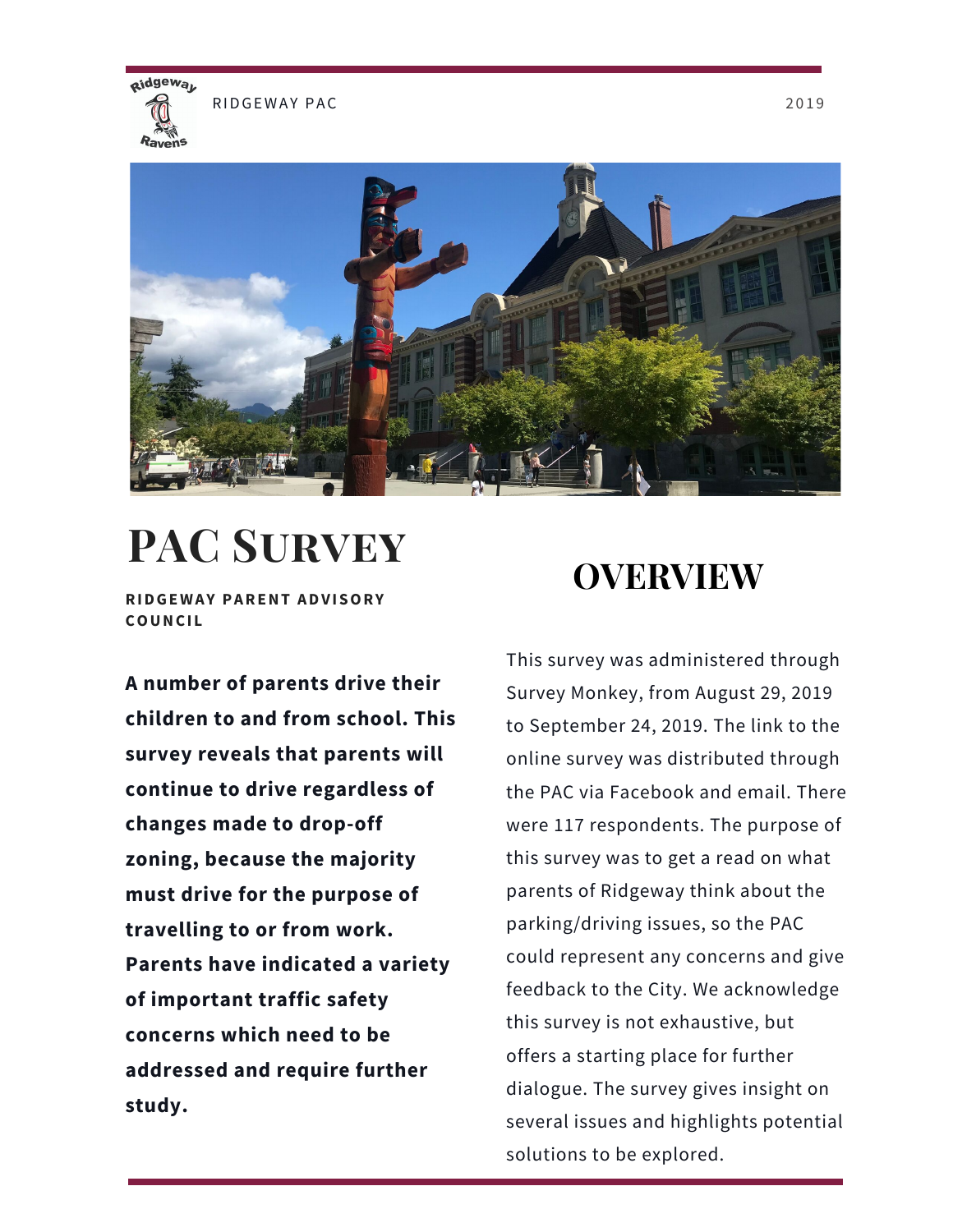### Many people drive THIS IS WHY:

Most people accompany their children to school (66.67% do daily, and 30.70% sometimes). On the majority of school days, an equal number of students walk or are driven to school (45.22% walk to school, and 45.22% driven).

42.86% of respondents indicate they drive their children to or from school five days a week. The main reason cited is the need to commute to or from work (70.11% pick-up and 77.55% drop-off), take children to other locations (daycare / preschool) or after-school activities to get to quickly.

### DOES THIS MATTER?

People are concerned about a no dropoff zone around Ridgeway (75.44%). It is already seen as difficult to park around Ridgeway (67.8%). A no-drop off zone would not encourage parents to drive less (93.52%) and increases concerns parents have with unsafe situations at crosswalks. Of the parents who currently use our drop-off zones, 14.6% would switch to parking & walking with their child to ensure safety.

Parents are most concerned that congestion creates unsafe situations (65.77%) followed closely by stopping in the middle of the road (59.46%), and children crossing outside of crosswalks (49.55%).



#### Do you have concerns about a "no drop-off / pick-up zone" around Ridgeway?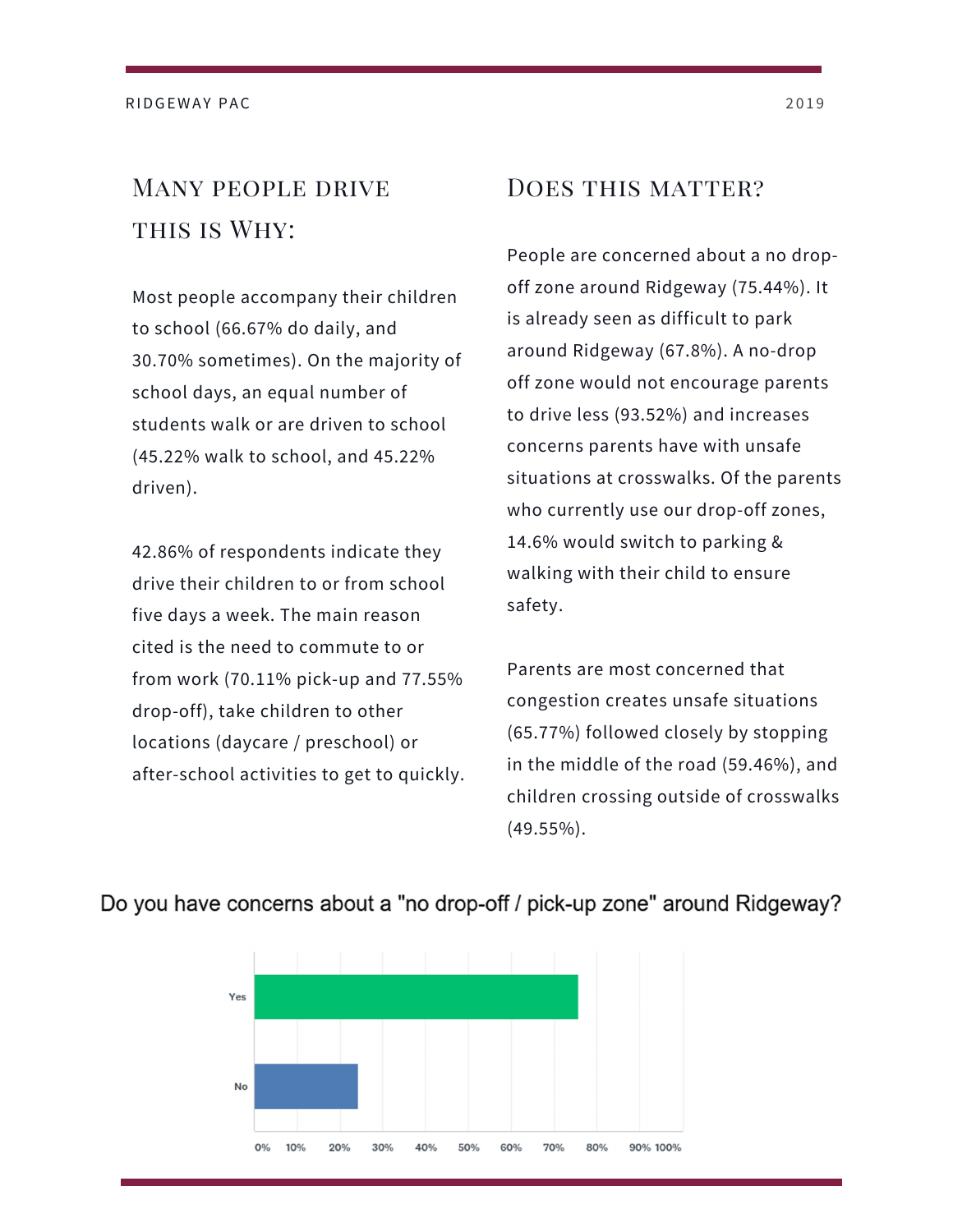

Of parents accompany their children to school every day.

Of students are driven to school the majority of school days.



Of parents already see it as difficult to park around Ridgeway.



Of parents would NOT drive less if a a nodrop-off zone was created.